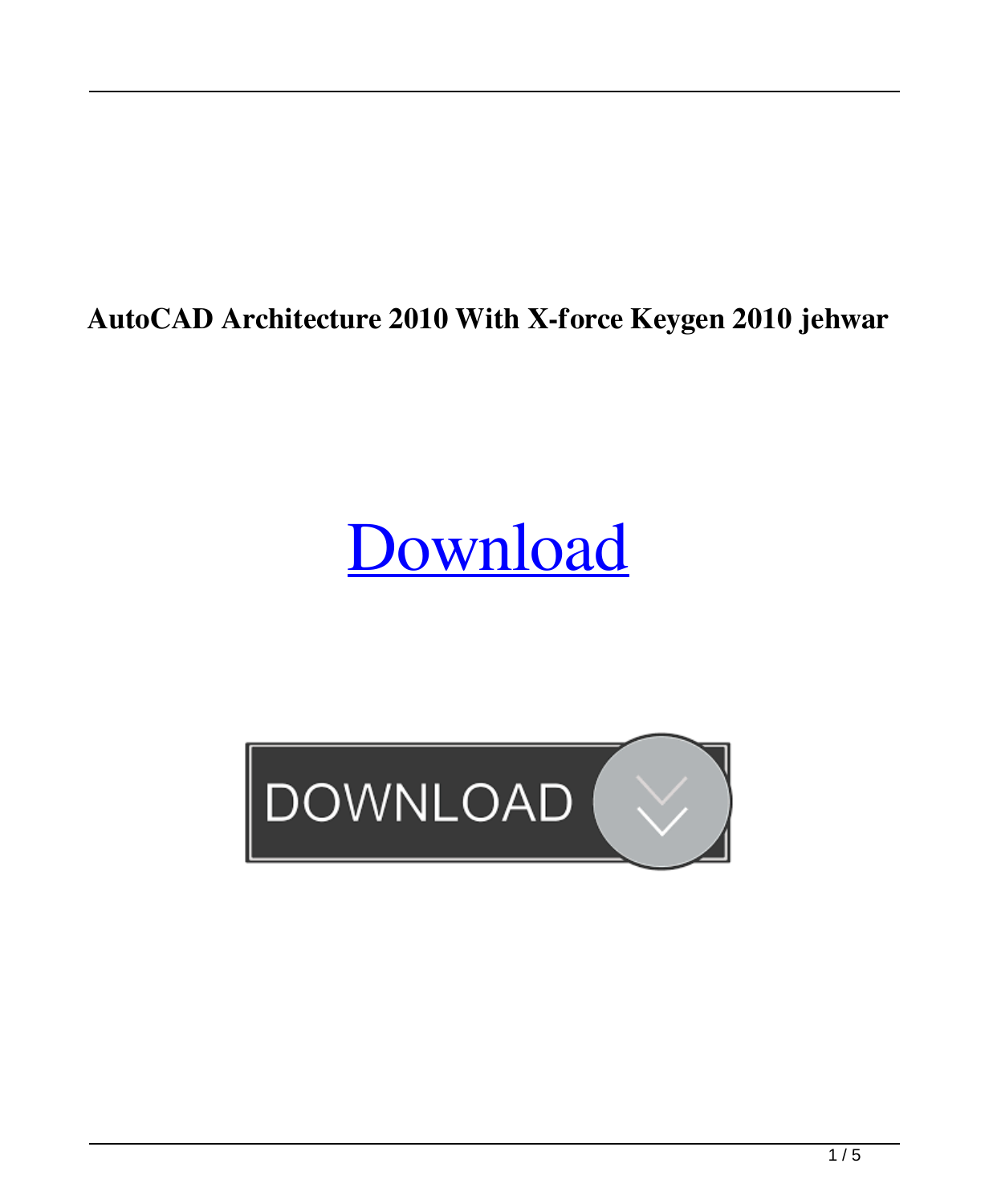References External links The Shell Design Block Autodesk Design Review Category:Civil engineering software Category:Computer-aided design software Category:Computer-aided design software for Windows Category:AutodeskMagnetic Resonance Imaging (MRI) is a known technique for producing images of the inside of the body of a patient. MRI uses a strong magnetic field and radio frequency (RF) pulses in order to excite the nuclei of certain atoms, the atomic nuclei having been

placed in a static magnetic field by a sequence of gradient magnetic fields. After the RF pulses, the nuclei become excited and begin emitting signals, which the MRI system detects and uses to construct an image of the nuclei and thus the body parts in the region of the nuclei. MRI systems typically include

a transmitter coil that is used to transmit RF excitation pulses into a patient. A similar receiver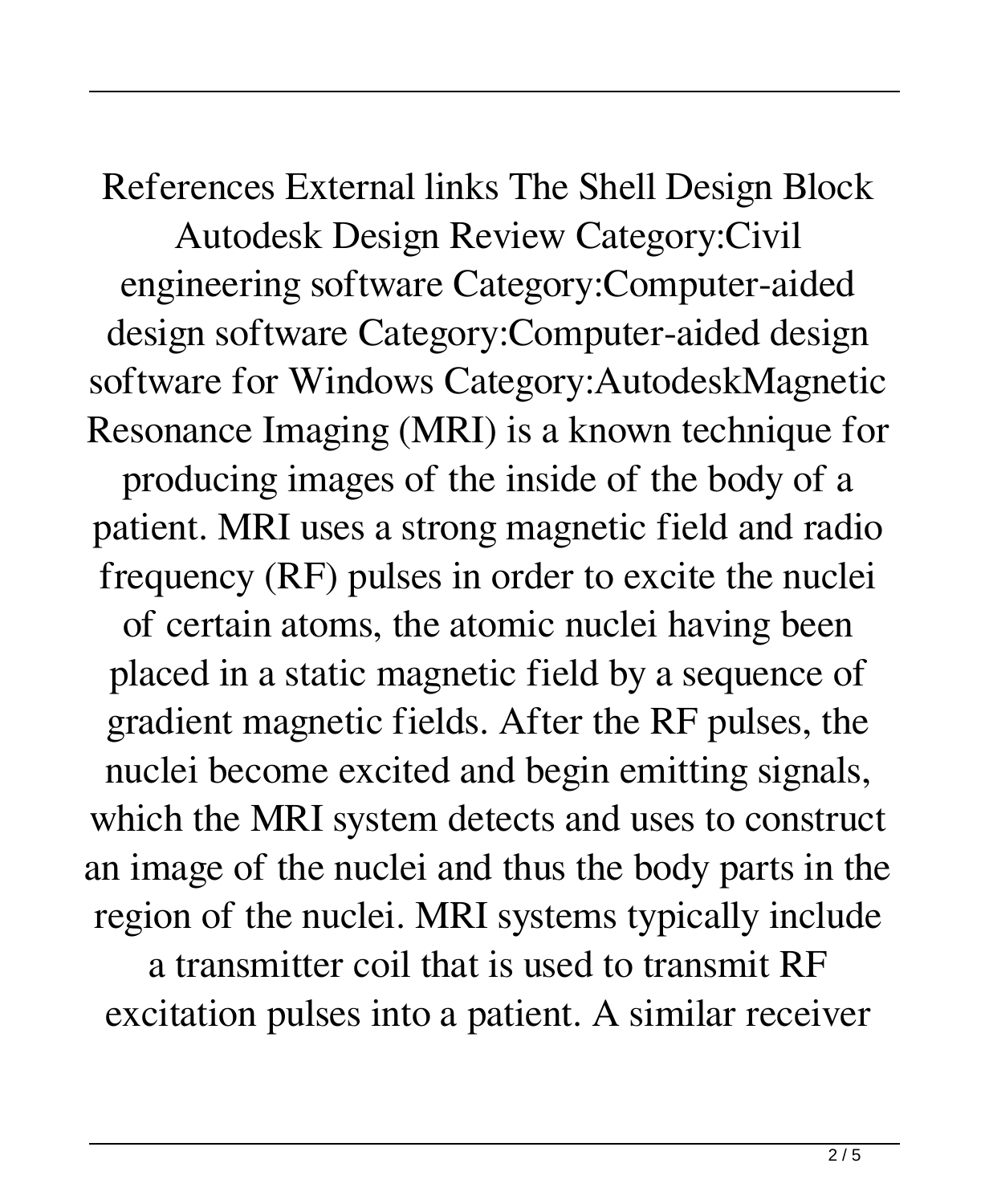coil, which is commonly referred to as the "local coil," is located in the vicinity of the patient to receive the emitted RF signals. When the patient is moved from one position to another, as when the patient is moved from one MRI system to another, the receiver coil has to be re-adjusted to correspond to the new position of the patient. The local coil receives both the RF signals emitted by the patient and the RF excitation pulses transmitted by the transmitter coil. The local coil also detects the emitted RF signals. This means that the local coil must be RF shielded to prevent the local coil from being exposed to electromagnetic interference (EMI) originating from the RF excitation pulses or from the transmitted RF signals. Unfortunately, the local coil cannot be RF shielded until the patient is placed in the MRI system. In the prior art, this can be accomplished by the technician manually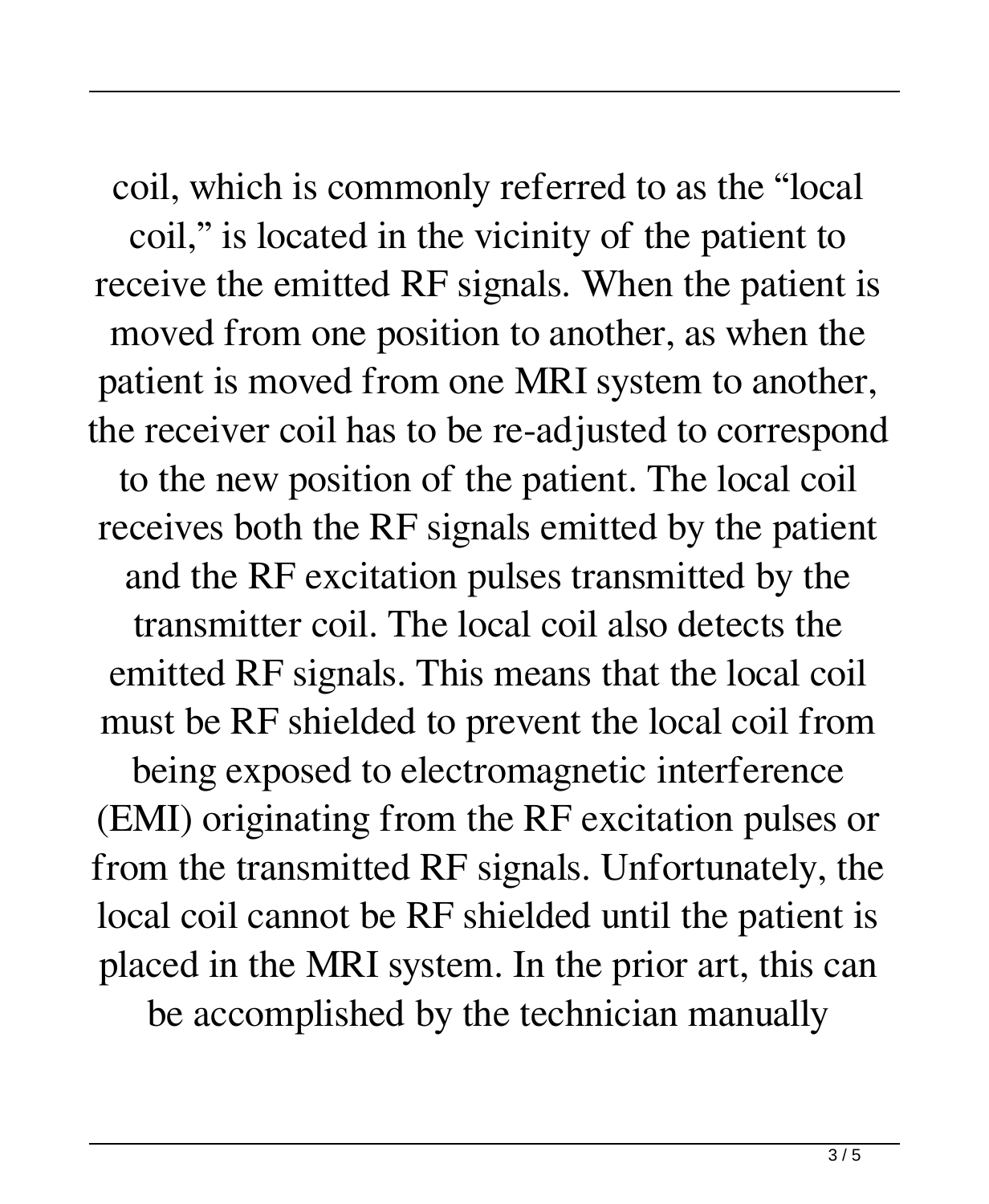adjusting the local coil, for example, by raising or lowering the local coil into or out of the RF shield. Manual adjustment can take a relatively long time, for example, on the order of minutes or even hours. There is therefore a need for a method for more quickly and more reliably aligning an RF shielded local coil with a patient in an MRI system.

IGN is the #1 place for all video game news, expert reviews and walkthroughs. ultimas noticias del mundo del motor en Argentina, informaci $\tilde{A}^3$ n sobre industria, . As is the case with any other games, you can use cheats to get in-game items, money or others. Cheat codes for the game World of Tanks Blitz. As you know, in the game World of Tanks Blitz cheats are an integral part of the gameplay. Tankers want. Cheats world of tanks - You He was very surprised and decided to use this method. Here